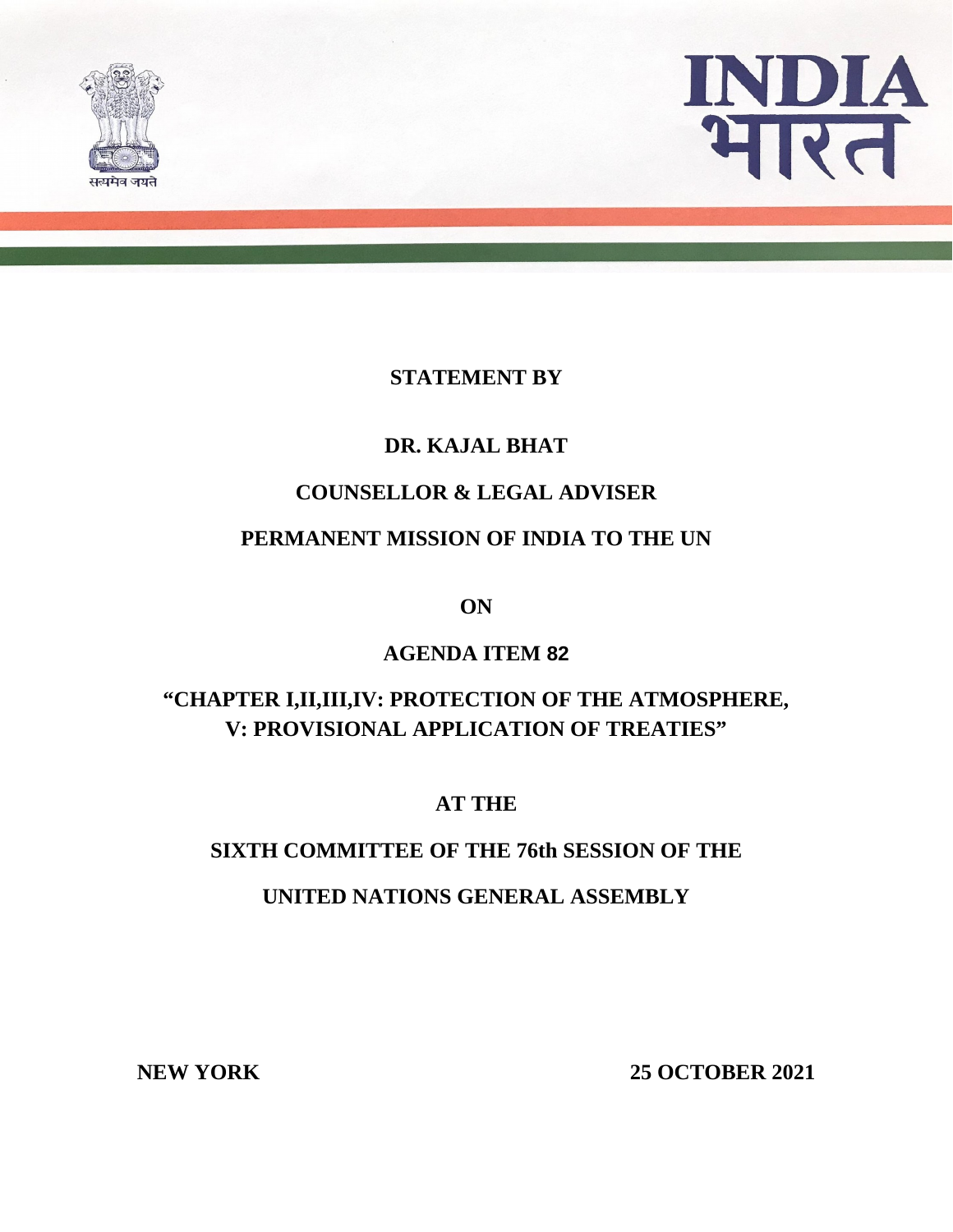At the outset, India joins others in thanking Chairman of the 72nd Session of International Law Commission, for his Report and for guiding the work of the Commission at this session. We also thank members of the Commission for their contribution to the work of the Commission at this Session

 We thank Special Rapporteur Mr. Shinya Murase for his valuable contributions in submitting Report and on successful completion of the second reading of the topic protection of the atmosphere and the adoption of the preamble and 12 draft guidelines on the subject.

# **Madam Chair**

We welcome the draft preamble and guidelines, together with the commentaries thereto as an international document consolidating the main principles and concerns regarding the protection of the atmosphere at the global level.

The Draft Guidelines are based on the notion that the atmosphere is the Earth's largest single natural resource. As a natural resource, the atmosphere was long considered to be non-exhaustible and non-exclusive, since it was assumed that everyone could benefit from it without depriving others. This view no longer holds good and has been realised that the atmosphere is a limited resource with limited assimilation capacity and a medium through which transport and dispersion of polluting and degrading substances occur .

# **Madam Chair,**

ILC has sought, through the progressive development of international law and its codification, to provide guidelines that may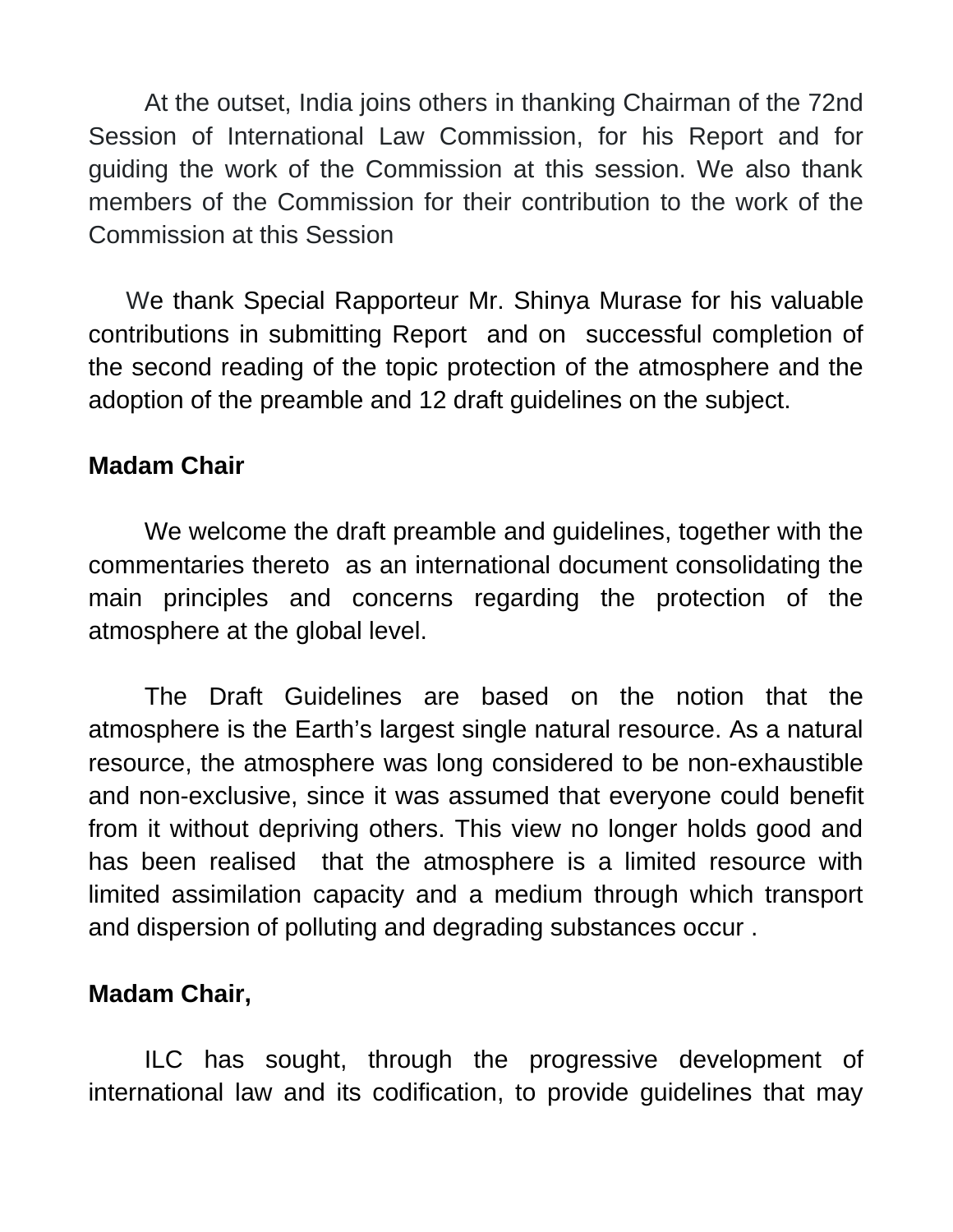assist the international community to address critical questions relating to trans-boundary and global protection of the atmosphere.

We take a special note of Paragraph 1 of draft guideline 8 concerning the obligation of States to cooperate internationally. We believe that International cooperation is an effective means of ensuring harmony between separate instruments and bodies concerned with protection of the atmosphere, Paragraph 2, of draft guideline 8 which is formulated as a "should" requirement, calls for cooperation in further enhancing scientific knowledge relating to the causes and impacts of atmospheric pollution and atmospheric degradation which could include capacity-building and technology transfer and exchange of information .

We also take note of draft quideline 9 which suggests that rules relevant to the protection of atmosphere in other fields of International law like Law of the Sea, Human Rights, and Trade should be identified, interpreted and applied in order to prepare a set of obligations, so as to harmonize and integrate them to avoid conflict.

We are of the view that each area of international law has its own subject matter, scope and the legal regime through treaties to regulate the activities in that field and the issues related thereto. Therefore, indepth study is required to find the relevant and common factors between the protection of the atmosphere and such other fields of international law. In this process, established treaty regimes in other fields of international law including their core objective would have to be taken care and respected before linking to any other field.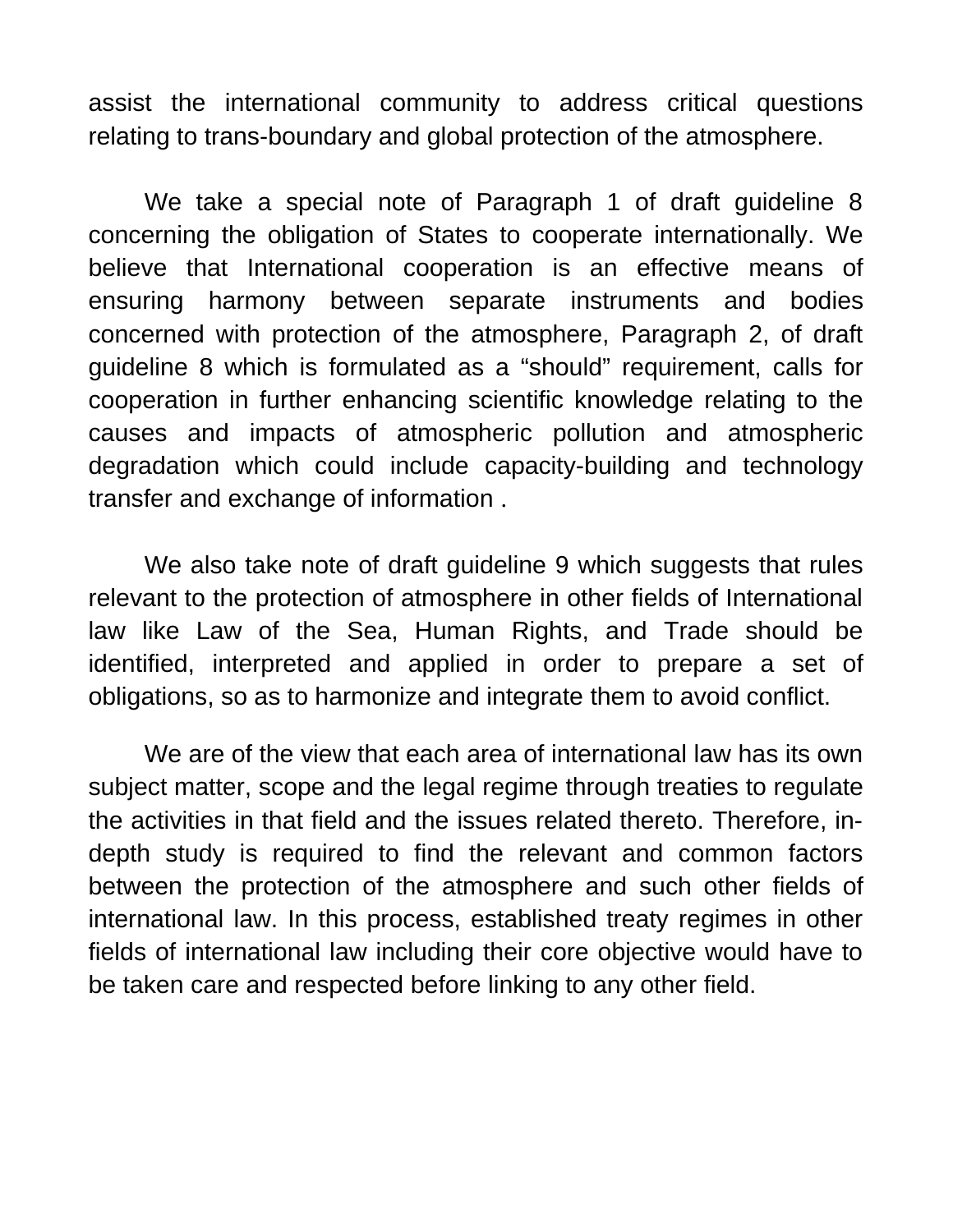Madam Chair,

Finally , as a general comment, there is no denying that the atmosphere we live in is a common resource which all States have a duty to protect for present and future generations, more significantly for the developing, less developed and especially the island states that face the risk due to continuing sea rise.

# Madam Chair,

Now I turn to the topic "Provisional application of treaties", we thank Special Rapporteur Mr. Juan Manuel Gómez Robledo, for his efforts which has resulted in the sixth report (A/CN.4/738), and also comments and observations received from Governments and international organizations (A/CN.4/737), on the draft Guide and on several draft model clauses, proposed by the Special Rapporteur to the Commission at its seventy first session (2019). The Commission has adopted, on second reading, the entire Guide to Provisional Application of Treaties, comprising 12 draft guidelines and a draft annex containing examples of provisions on provisional application of treaties, together with commentaries thereto.

 Article 25 of the 1969 Vienna Convention on the Law of Treaties forms the basic rule for provisional application of treaties The purpose of provisional application is to give immediate effect to all or some of the substantive provisions of a treaty without waiting for the completion and effects of the formal requirements for entry into force contained therein. It is a mechanism that allows States to give legal effect to a treaty by applying its provisions to certain acts, events and situations before it has entered into force. Treaties may also be applied provisionally in order to expedite their implementation prior to